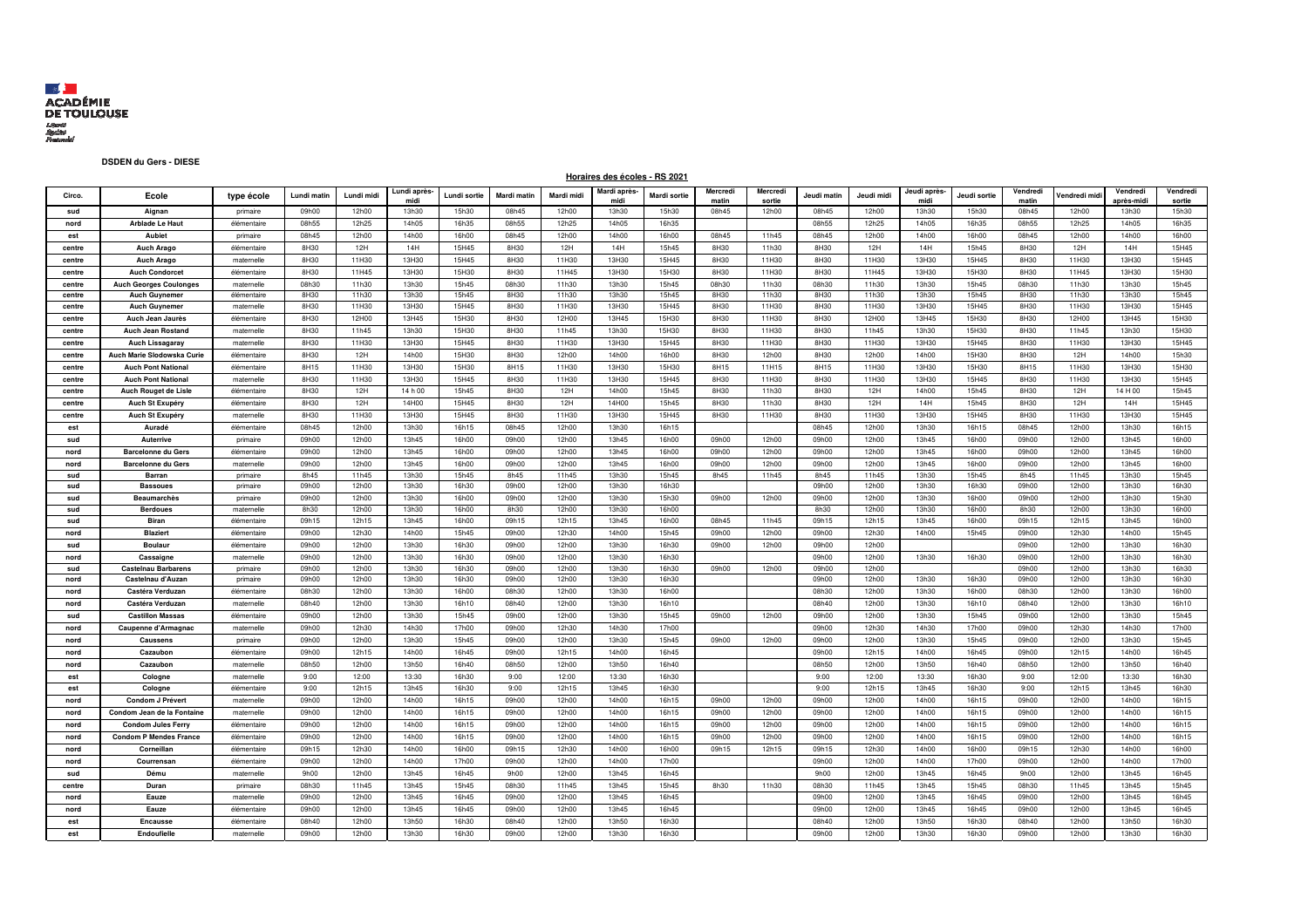| est        | Escorneboeuf                   | élémentaire | 8h45           | 12h00          | 13h30          | 16h15          | 8h45           | 12h00          | 13h30          | 16h15          |       |       | 8h45           | 12h00          | 13h30          | 16h15          | 8h45           | 12h00          | 13h30          | 16h15          |
|------------|--------------------------------|-------------|----------------|----------------|----------------|----------------|----------------|----------------|----------------|----------------|-------|-------|----------------|----------------|----------------|----------------|----------------|----------------|----------------|----------------|
| nord       | Estang                         | primaire    | 09h00          | 12h00          | 13h30          | 16h30          | 09h00          | 12h00          | 13h30          | 16h30          |       |       | 09h00          | 12h00          | 13h30          | 16h30          | 09h00          | 12h00          | 13h30          | 16h30          |
| est        | <b>Fleurance La Croutz</b>     | maternelle  | 08h30          | 11h30          | 13h30          | 16h30          | 08h30          | 11h30          | 13h30          | 16h30          |       |       | 08h30          | 11h30          | 13h30          | 16h30          | 08h30          | 11h30          | 13h30          | 16h30          |
|            |                                |             |                |                |                |                |                |                |                |                |       |       |                |                |                |                |                |                |                |                |
| est        | <b>Fleurance Pasteur Monge</b> | élémentaire | 08h30          | 11h30          | 13h30          | 16h30          | 08h30          | 11h30          | 13h30          | 16h30          |       |       | 08h30          | 11h30          | 13h30          | 16h30          | 08h30          | 11h30          | 13h30          | 16h30          |
| est        | <b>Fleurance Victor Hugo</b>   | maternelle  | 08h30          | 11h30          | 13h30          | 16h30          | 08h30          | 11h30          | 13h30          | 16h30          |       |       | 08h30          | 11h30          | 13h30          | 16h30          | 08h30          | 11h30          | 13h30          | 16h30          |
| est        | Frégouville                    | élémentaire | 09h00          | 12h00          | 14h00          | 16h15          | 09h00          | 12h00          | 14h00          | 16h15          | 09h00 | 12h00 | 09h00          | 12h00          | 14h00          | 16h15          | 09h00          | 12h00          | 14h00          | 16h15          |
| est        | Gimont                         | matemelle   | 08h45          | 11h45          | 14h00          | 16h15          | 08h45          | 11h45          | 14h00          | 16h15          | 08h45 | 11h45 | 08h45          | 11h45          | 14h00          | 16h15          | 08h45          | 11h45          | 14h00          | 16h15          |
| est        | Gimont                         | élémentaire | 08h45          | 11h45          | 14h00          | 16h15          | 08h45          | 11h45          | 14h00          | 16h15          | 08h45 | 11h45 | 08h45          | 11h45          | 14h00          | 16h15          | 08h45          | 11h45          | 14h00          | 16h15          |
| nord       | Gondrin                        | primaire    | 09h00          | 12h00          | 14h00          | 17h00          | 09h00          | 12h00          | 14h00          | 17h00          |       |       | 09h00          | 12h00          | 14h00          | 17h00          | 09h00          | 12h00          | 14h00          | 17h00          |
| est        | Goutz                          | élémentaire | 08h30          | 12h00          | 13h30          | 16h00          | 08h30          | 12h00          | 13h30          | 16h00          |       |       | 08h30          | 12h00          | 13h30          | 16h00          | 08h30          | 12h00          | 13h30          | 16h00          |
| sud        | Haget                          | maternelle  | 09h00          | 12h00          | 13h30          | 16h30          | 09h00          | 12h00          | 13h30          | 16h30          |       |       | 09h00          | 12h00          | 13h30          | 16h30          | 09h00          | 12h00          | 13h30          | 16h30          |
| sud        | Jégun                          | primaire    | 09h00          | 12h00          | 14h00          | 16h15          | 09h00          | 12h00          | 14h00          | 16h15          | 09h00 | 12h00 | 09h00          | 12h00          | 14h00          | 16h15          | 09h00          | 12h00          | 14h00          | 16h15          |
| nord       | La Romieu                      | primaire    | 8h45           | 12h00          | 13h30          | 16h15          | 8h45           | 12h00          | 13h30          | 16h15          |       |       | 8h45           | 12h00          | 13h30          | 16h15          | 8h45           | 12h00          | 13h30          | 16h15          |
| nord       | La Sauvetat                    | élémentaire | 08h45          | 12h15          | 13h45          | 16h15          | 08h45          | 12h15          | 13h45          | 16h15          |       |       | 08h45          | 12h15          | 13h45          | 16h15          | 08h45          | 12h15          | 13h45          | 16h15          |
| nord       | La Sauvetat                    | maternelle  | 08h45          | 12h00          | 13h30          | 16h15          | 08h45          | 12h00          | 13h30          | 16h15          |       |       | 08h45          | 12h00          | 13h30          | 16h15          | 08h45          | 12h00          | 13h30          | 16h15          |
| sud        | Labéjan                        | élémentaire | 08h45          | 12h00          | 13h30          | 16h15          | 08h45          | 12h00          | 13h30          | 16h15          |       |       | 08h45          | 12h00          | 13h30          | 16h15          | 08h45          | 12h00          | 13h30          | 16h15          |
| nord       | Lagraulet                      | élémentaire | 09h00          | 12h00          | 13h30          | 16h30          | 09h00          | 12h00          | 13h30          | 16h30          |       |       | 09h00          | 12h00          | 13h30          | 16h30          | 09h00          | 12h00          | 13h30          | 16h30          |
| sud        | Lalanne Arqué                  | élémentaire | 08h45          | 11h45          | 13h45          | 16h45          | 08h45          | 11h45          | 13h45          | 16h45          |       |       | 08h45          | 11h45          | 13h45          | 16h45          | 08h45          | 11h45          | 13h45          | 16h45          |
| nord       | Lannepax                       | élémentaire | 08h45          | 11h45          | 13h30          | 16h30          | 8h45           | 11h45          | 13h30          | 16h30          |       |       | 08h45          | 11h45          | 13h30          | 16h30          | 08h45          | 11h45          | 13h30          | 16h30          |
| nord       | Lannux                         | maternelle  | 09h00          | 12h00          | 14h15          | 16h30          | 09h00          | 12h00          | 14h15          | 16h30          | 09h00 | 12h00 | 09h00          | 12h00          | 14h15          | 16h30          | 09h00          | 12h00          | 14h15          | 16h30          |
|            |                                |             |                |                |                | 15h45          |                |                |                |                |       |       |                |                |                |                |                |                |                |                |
| sud        | Lasseran                       | élémentaire | 09h00          | 12h00          | 13h30          |                | 09h00          | 12h00          | 13h30          | 15h45          | 09h00 | 12h00 | 09h00          | 12h00          | 13h30          | 15h45          | 09h00          | 12h00          | 13h30          | 15h45          |
| nord       | Laujuzan                       | élémentaire | 08h50          | 12h20          | 14h20          | 16h50          | 08h50          | 12h20          | 14h20          | 16h50          |       |       | 08h50          | 12h20          | 14h20          | 16h50          | 08h50          | 12h20          | 14h20          | 16h50          |
| nord       | Lauraet                        | maternelle  | 09h00          | 12h00          | 13h30          | 16h30          | 09h00          | 12h00          | 13h30          | 16h30          |       |       | 09h00          | 12h00          | 13h30          | 16h30          | 09h00          | 12h00          | 13h30          | 16h30          |
| est        | Lavardens                      | maternelle  | 09h00          | 12h00          | 13h30          | 15h45          | 09h00          | 12h00          | 13h30          | 15h45          | 09h00 | 12h00 | 09h00          | 12h00          | 13h30          | 15h45          | 09h00          | 12h00          | 13h30          | 15h45          |
| est        | Laymont                        | primaire    | 08h50          | 11h50          | 13h30          | 16h30          | 08h50          | 11h50          | 13h30          | 16h30          |       |       | 08h50          | 11h50          | 13h30          | 16h30          | 08h50          | 11h50          | 13h30          | 16h30          |
| sud        | Le Brouilh-Monbert             | élémentaire | nghnn          | 12h00          | 13h45          | 16h00          | nghnn          | 12h00          | 13h45          | 16h00          | 09h00 | 12h00 | nghnn          | 12h00          | 13h45          | 16h00          | 09h00          | 12h00          | 13h45          | 16h00          |
| nord       | Le Houga                       | maternelle  | 8h45           | 11h45          | 13h45          | 16h45          | 8h45           | 11h45          | 13h45          | 16h45          |       |       | 8h45           | 11h45          | 13h45          | 16h45          | 8h45           | 11h45          | 13h45          | 16h45          |
| nord       | Le Houga                       | élémentaire | 8h45           | 12h15          | 14h15          | 16h45          | 8h45           | 12h15          | 14h15          | 16h45          |       |       | 8h45           | 12h15          | 14h15          | 16h45          | 8h45           | 12h15          | 14h15          | 16h45          |
| nord       | Lectoure Blade                 | élémentaire | 8h45           | 12h15          | 14h00          | 16h30          | 8h45           | 12h15          | 14h00          | 16h30          |       |       | 8h45           | 12h15          | 14h00          | 16h30          | 8h45           | 12h15          | 14h00          | 16h30          |
| nord       | Lectoure La Ribambelle         | maternelle  | 8h30           | 11h45          | 13h30          | 16h15          | 8h30           | 11h45          | 13h30          | 16h15          |       |       | 8h30           | 11h45          | 13h30          | 16h15          | 8h30           | 11h45          | 13h30          | 16h15          |
| est        | Lias                           | primaire    | 09h00          | 12h00          | 14h00          | 16h15          | 09h00          | 12h00          | 14h00          | 16h15          | 09h00 | 12h00 | 09h00          | 12h00          | 14h00          | 16h15          | 09h00          | 12h00          | 14h00          | 16h15          |
| sud        | L'Isle de Noe                  | primaire    | 09h00          | 12h00          | 13h30          | 16h30          | 09h00          | 12h00          | 13h30          | 16h30          |       |       | 09h00          | 12h00          | 13h30          | 16h30          | 09h00          | 12h00          | 13h30          | 16h30          |
|            |                                |             |                |                |                |                |                |                |                |                |       |       |                |                |                |                |                |                |                |                |
| est        | Isle Jourdain J de La Fontaine | maternelle  | 8h50           | 11h50          | 13h50          | 16h05          | 8h50           | 11h50          | 13h50          | 16h05          | 8h50  | 11h50 | 8h50           | 11h50          | 13h50          | 16h05          | 8h50           | 11h50          | 13h50          | 16h05          |
|            | L'Isle Jourdain Anne Franck    | maternelle  | 08h45          | 12h00          | 14h00          | 16h00          | 08h45          | 12h00          | 14h00          | 16h00          | 08h45 | 11h45 | 08h45          | 12h00          | 14h00          | 16h00          | 08h45          | 12h00          | 14h00          | 16h00          |
| est        |                                |             |                |                |                |                |                |                |                |                |       |       |                |                |                |                |                |                |                |                |
| est        | L'Isle Jourdain L Aubrac       | élémentaire | 08h40          | 11h40          | 13h40          | 15h55          | 08h40          | 11h40          | 13h40          | 15h55          | 08h40 | 11h40 | 08h40          | 11h40          | 13h40          | 15h55          | 08h40          | 11h40          | 13h40          | 15h55          |
| est        | L'Isle Jourdain P Bert         | élémentaire | 08h40          | 11h40          | 13h40          | 15h55          | 08h40          | 11h40          | 13h40          | 15h55          | 08h40 | 11h40 | 08h40          | 11h40          | 13h40          | 15h55          | 08h40          | 11h40          | 13h40          | 15h55          |
| est        | L'Isle Jourdain R Cassin       | élémentaire | 08h30          | 12h00          | 14h00          | 16h00          | 08h30          | 12h00          | 14h00          | 16h00          | 08h30 | 10h30 | 08h30          | 12h00          | 14h00          | 16h00          | 08h30          | 12h00          | 14h00          | 16h00          |
| est        | Lombez                         | maternelle  | 09h00          | 12h00          | 13h30          | 16h30          | 09h00          | 12h00          | 13h30          | 16h30          |       |       | 09h00          | 12h00          | 13h30          | 16h30          | 09h00          | 12h00          | 13h30          | 16h30          |
| est        | Lombez annexe                  |             | 08h45          | 12h00          | 13h45          | 16h30          | 08h45          | 12h00          | 13h45          | 16h30          |       |       | 08h45          | 12h00          | 13h45          | 16h30          | 08h45          | 12h00          | 13h45          | 16h30          |
| est        | Lombez Pétrarque               | élémentaire | 08h45          | 11h45          | 13h30          | 16h30          | 08h45          | 11h45          | 13h30          | 16h30          |       |       | 08h45          | 11h45          | 13h30          | 16h30          | 08h45          | 11h45          | 13h30          | 16h30          |
| sud        | Lupiac                         | primaire    | 08h45          | 12h00          | 14h00          | 16h45          | 08h45          | 12h00          | 14h00          | 16h45          |       |       | 08h45          | 12h00          | 14h00          | 16h45          | 08h45          | 12h00          | 14h00          | 16h45          |
| est        | Lussan                         | élémentaire | 09h00          | 11h45          | 14h00          | 16h30          | 09h00          | 11h45          | 14h00          | 16h30          | 09h00 | 12h00 | 09h00          | 11h45          | 14h00          | 16h30          | 09h00          | 11h45          | 14h00          | 16h30          |
| nord       | Magnan                         | élémentaire | 08h40          | 12h10          | 14h10          | 16h40          | 08h40          | 12h10          | 14h10          | 16h40          |       |       | 08h40          | 12h10          | 14h10          | 16h40          | 08h40          | 12h10          | 14h10          | 16h40          |
| sud        | <b>Manas Bastanous</b>         | maternelle  | 8h30           | 12h00          | 13h30          | 16h00          | 8h30           | 12h00          | 13h30          | 16h00          |       |       | 8h30           | 12h00          | 13h30          | 16h00          | 8h30           | 12h00          | 13h30          | 16h00          |
| nord       | <b>Manciet</b>                 | primaire    | 9h00           | 12h15          | 14h00          | 16h45          | 9h00           | 12h15          | 14h00          | 16h45          |       |       | 9h00           | 12h15          | 14h00          | 16h45          | 9h00           | 12h15          | 14h00          | 16h45          |
| sud        | Marambat                       | élémentaire | 08h30          | 12h00          | 13h30          | 16h00          | 08h30          | 12h00          | 13h30          | 16h00          |       |       | 08h30          | 12h00          | 13h30          | 16h00          | 08h30          | 12h00          | 13h30          | 16h00          |
| sud        | Marciac                        | élémentaire | 08h45          | 11h45          | 13h45          | 16h00          | 08h45          | 11h45          | 13h45          | 16h00          | 08h45 | 11h45 | 08h45          | 11h45          | 13h45          | 16h00          | 08h45          | 11h45          | 13h45          | 16h00          |
| sud        | Marciac                        | maternelle  | 08h45          | 11h45          | 13h45          | 16h00          | 08h45          | 11h45          | 13h45          | 16h00          | 08h45 | 11h45 | 08h45          | 11h45          | 13h45          | 16h00          | 08h45          | 11h45          | 13h45          | 16h00          |
| est        | <b>Marsan</b>                  | primaire    | 09h00          | 12h00          | 13h30          | 15h45          | 09h00          | 12h00          | 13h30          | 15h45          | 09h00 | 12h00 | 09h00          | 12h00          | 13h30          | 15h45          | 09h00          | 12h00          | 13h30          | 15h45          |
| nord       | Marsolan                       | primaire    | 09h00          | 12h00          | 13h30          | 16h00          | 09h00          | 12h00          | 13h30          | 15h45          | 09h00 | 11h30 | 09h00          | 12h00          | 13h30          | 16h00          | 09h00          | 12h00          | 13h30          | 15h45          |
| sud        | Masseube                       | primaire    | 08h30          | 11h30          | 13h30          | 16h30          | 08h30          | 11h30          | 13h30          | 16h30          |       |       | 08h30          | 11h30          | 13h30          | 16h30          | 08h30          | 11h30          | 13h30          | 16h30          |
| est        | <b>Maurens</b>                 | maternelle  | 09h00          | 12h00          | 14h00          | 16h15          | 09h00          | 12h00          | 14h00          | 16h15          | 09h00 | 12h00 | 09h00          | 12h00          | 14h00          | 16h15          | 09h00          | 12h00          | 14h00          | 16h15          |
| est        | Mauvezin                       | élémentaire | 08h45          | 11h45          | 13h45          | 16h45          | 08h45          | 11h45          | 13h45          | 16h45          |       |       | 08h45          | 11h45          | 13h45          | 16h45          | 08h45          | 11h45          | 13h45          | 16h45          |
| est        | Mauvezin                       | maternelle  | 08h45          | 11h45          | 13h30          | 16h30          | 08h45          | 11h45          | 13h30          | 16h30          |       |       | 08h45          | 11h45          | 13h30          | 16h30          | 08h45          | 11h45          | 13h30          | 16h30          |
| sud        | Miélan                         | primaire    | 08h45          | 11h45          | 13h15          | 16h15          | 08h45          | 11h45          | 13h15          | 16h15          |       |       | 08h45          | 11h45          | 13h15          | 16h15          | 08h45          | 11h45          | 13h15          | 16h15          |
| nord       | Miradoux                       | primaire    | 9h00           | 12h00          | 13h30          | 16h30          | 9h00           | 12h00          | 13h30          | 16h30          |       |       | 9h00           | 12h00          | 13h30          | 16h30          | 9h00           | 12h00          | 13h30          | 16h30          |
| sud        | Miramont d'Astarac             | maternelle  | 8h45           | 11h45          | 13h30          | 16h30          | 8h45           | 11h45          | 13h30          | 16h30          |       |       | 08h45          | 11h45          | 13h30          | 16h30          | 8h45           | 11h45          | 13h30          | 16h30          |
| sud        | Miramont d'Astarac             | élémentaire | 8h45           | 12h00          | 13h45          | 16h30          | 8h45           | 12h00          | 13h45          | 16h30          |       |       | 08h45          | 12h00          | 13h45          | 16h30          | 8h45           | 12h00          | 13h45          | 16h30          |
| est        | <b>Miramont Latour</b>         | maternelle  | 08h30          | 12h00          | 13h30          | 16h00          | 08h30          | 12h00          | 13h30          | 16h00          |       |       | 08h30          | 12h00          | 13h30          | 16h00          | 08h30          | 12h00          | 13h30          | 16h00          |
| sud        | <b>Mirande</b>                 | élémentaire | 08h45          | 12h15          | 14h00          | 16h30          | 08h45          | 12h15          | 14h00          | 16h30          |       |       | 08h45          | 12h15          | 14h00          | 16h30          | 08h45          | 12h15          | 14h00          | 16h30          |
| sud        | Mirande                        | maternelle  | 08h55          | 12h10          | 13h50          | 16h35          | 08h55          | 12h10          | 13h50          | 16h35          |       |       | 08h55          | 12h10          | 13h50          | 16h35          | 08h55          | 12h10          | 13h50          | 16h35          |
| sud<br>est | Monbardon<br>Monblanc          | élémentaire | 08h45<br>08h30 | 11H45<br>11h30 | 13H45<br>13h30 | 16h45<br>16h30 | 08h45<br>08h30 | 11H45<br>11h30 | 13H45<br>13h30 | 16h45<br>16h30 |       |       | 08h45<br>08h30 | 11H45<br>11h30 | 13H45<br>13h30 | 16h45<br>16h30 | 08h45<br>08h30 | 11H45<br>11h30 | 13H45<br>13h30 | 16h45<br>16h30 |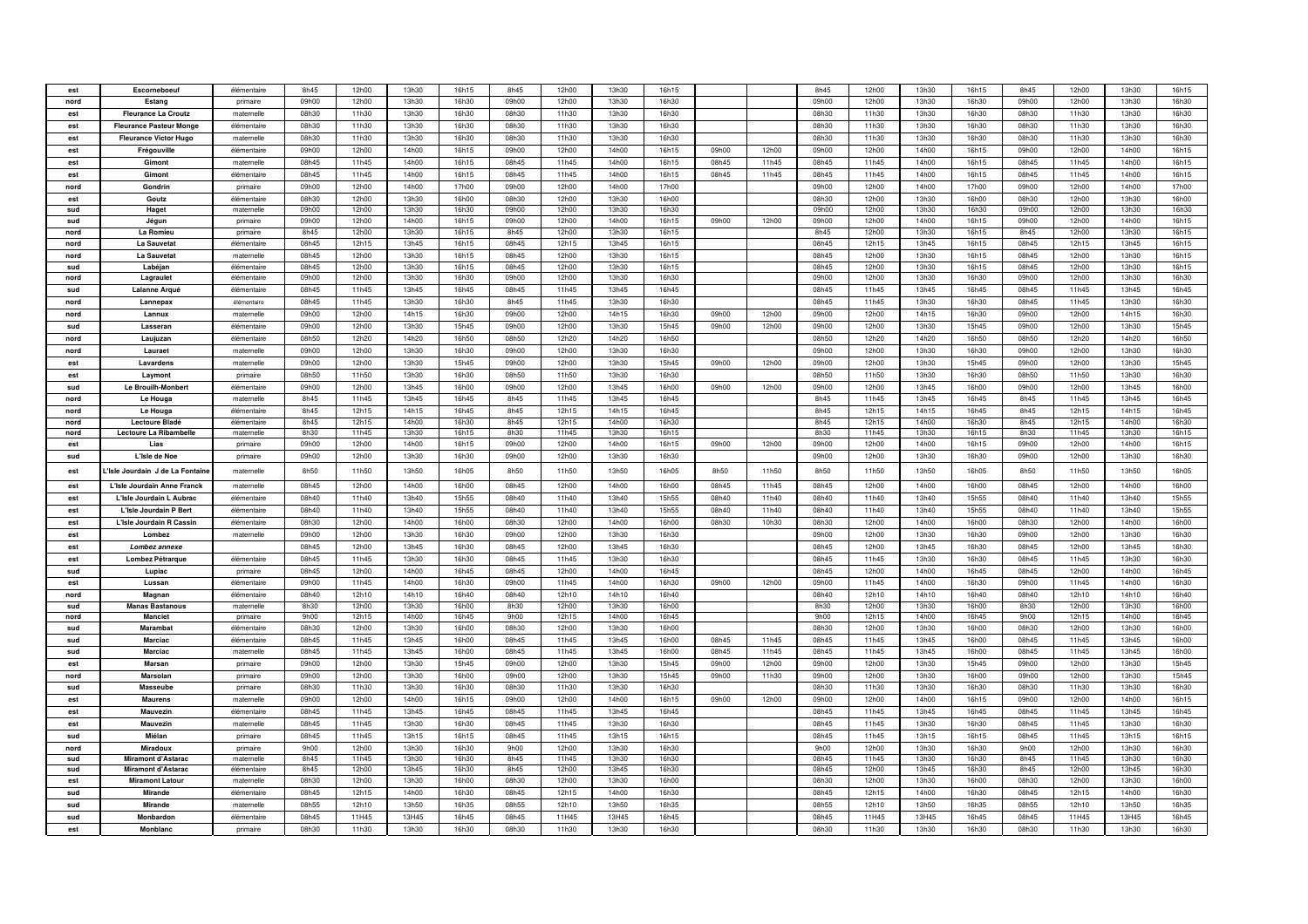| est        | Monbrun                                       | maternelle              | 8h50                       | 11h50          | 13h20          | 16h20          | 8h50          | 11h50          | 13h20          | 16h20          |               |                | 8h50          | 11h50          | 13h20          | 16h20          | 8h50          | 11h50          | 13h20          | 16h20          |
|------------|-----------------------------------------------|-------------------------|----------------------------|----------------|----------------|----------------|---------------|----------------|----------------|----------------|---------------|----------------|---------------|----------------|----------------|----------------|---------------|----------------|----------------|----------------|
| est        | <b>Monferran Savès</b>                        | primaire                | 09h00                      | 12h00          | 14H00          | 16h30          | 09h00         | 12h00          | 14H00          | 16h30          | 09h00         | 12h00          | 09h00         | 12h00          | 14H00          | 16h00          | 09h00         | 12h00          | 14H00          | 16h00          |
| est        | Monfort                                       | primaire                | 8h45                       | 11h45          | 13h15          | 16h15          | 8h45          | 11h45          | 13h15          | 16h15          |               |                | 8h45          | 11h45          | 13h15          | 16h15          | 8h45          | 11h45          | 13h15          | 16h15          |
| nord       | Monguilhem                                    | maternelle              | 08h50                      | 12h00          | 14h00          | 16h50          | 8h50          | 12h00          | 14h00          | 16h50          |               |                | 8h50          | 12h00          | 14h00          | 16h50          | 8h50          | 12h00          | 14h00          | 16h50          |
| nord       | Monlézun d'Armagnac                           | élémentaire             | 08h40                      | 12h10          | 14h10          | 16h40          | 08h40         | 12h10          | 14h10          | 16h40          |               |                | 08h40         | 12h10          | 14h10          | 16h40          | 08h40         | 12h10          | 14h10          | 16h40          |
| centre     | Montaut les Crénaux                           | primaire                | 08h40                      | 12h00          | 13h40          | 15h30          | 08h40         | 12h00          | 13h40          | 15h30          | 08h40         | 12h00          | 08h40         | 12h00          | 13h40          | 15h30          | 08h40         | 12h00          | 13h40          | 15h30          |
| centre     | Montégut CE CM                                | primaire                | 09h00                      | 12h30          | 14h00          | 16h00          | 09h00         | 12h30          | 14h30          | 16h00          | 09h00         | 12h00          | 09h00         | 12h30          | 14h30          | 16h00          | 09h00         | 12h30          | 14h00          | 16h00          |
| centre     | Montégut PS CP                                | primaire                | 09h00                      | 12h00          | 13h30          | 16h00          | 09h00         | 12h00          | 14h00          | 16h00          | 09h00         | 12h00          | 09h00         | 12h00          | 14h00          | 16h00          | 09h00         | 12h00          | 13h30          | 16h00          |
| sud        | Montesquiou                                   | primaire                | 8h45                       | 12h00          | 13h30          | 15h30          | 8h45          | 12h00          | 13h30          | 15h30          | 8h45          | 11h45          | 8h45          | 12h00          | 13h30          | 15h30          | 8h45          | 12h00          | 13h30          | 15h30          |
| est        | Montestruc                                    | primaire                | 08h45                      | 12h00          | 13h30          | 16h15          | 08h45         | 12h00          | 13h30          | 16h15          |               |                | 08h45         | 12h00          | 13h30          | 16h15          | 08h45         | 12h00          | 13h30          | 16h15          |
| est        | Montpezat                                     | élémentaire             | 08h40                      | 12h10          | 13h50          | 16h20          | 08h40         | 12h10          | 13h50          | 16h20          |               |                | 08h40         | 12h10          | 13h50          | 16h20          | 08h40         | 12h10          | 13h50          | 16h20          |
| nord       | Montréal                                      | primaire                | 8h45                       | 11h45          | 13h30          | 15h45          | 8h45          | 11h45          | 13h30          | 15h45          | 8h45          | 11h45          | 8h45          | 11h45          | 13h30          | 15h45          | 8h45          | 11h45          | 13h30          | 15h45          |
| nord       | <b>Mormès</b>                                 | élémentaire             | 08h30                      | 12h00          | 14h00          | 16h30          | 08h30         | 12h00          | 14h00          | 16h30          |               |                | 08h30         | 12h00          | 14h00          | 16h30          | 08h30         | 12h00          | 14h00          | 16h30          |
| nord       | Mouchan                                       | élémentaire             | 09h00                      | 12h00          | 14h00          | 16h30          | 09h00         | 12h00          | 14h15          | 16h30          | 09h00         | 11H30          | 09h00         | 12h00          | 14H00          | 16h30          | 09h00         | 12h00          | 14h15          | 16h30          |
| nord       | Nogaro                                        | élémentaire             | 09h00                      | 12h00          | 14h00          | 17h00          | 09h00         | 12h00          | 14h00          | 17h00          |               |                | 09h00         | 12h00          | 14h00          | 17h00          | 09h00         | 12h00          | 14h00          | 17h00          |
| nord       | Nogaro                                        | maternelle              | 09h00                      | 12h00          | 14h00          | 17h00          | 09h00         | 12h00          | 14h00          | 17h00          |               |                | 09h00         | 12h00          | 14h00          | 17h00          | 09h00         | 12h00          | 14h00          | 17h00          |
| est        | Noilhan                                       | primaire                | 09h00                      | 12h00          | 13h30          | 16h30          | 09h00         | 12h00          | 13h30          | 16h30          |               |                | 09h00         | 12h00          | 13h30          | 16h30          | 09h00         | 12h00          | 13h30          | 16h30          |
| est        | Nougaroulet                                   | primaire                | 09h00                      | 12h00          | 13h30          | 15h45          | 09h00         | 12h00          | 13h30          | 15h45          | 09h00         | 12h00          | 09h00         | 12h00          | 13h30          | 15h45          | 09h00         | 12h00          | 13h30          | 15h45          |
| sud        | Orbessan                                      | maternelle              | 08h45                      | 11H45          | 13H45          | 16h00          | 08h45         | 11H45          | 13H45          | 16h00          | 08h45         | 11H45          | 08h45         | 11H45          | 13H45          | 16h00          | 08h45         | 11H45          | 13H45          | 16h00          |
| sud        | <b>Ordan Larroque</b>                         | primaire                | 09h00                      | 12h00          | 13h30          | 15h45          | 09h00         | 12h00          | 13h30          | 15h45          | 09h00         | 12h00          | 09h00         | 12h00          | 13h30          | 15h45          | 09h00         | 12h00          | 13h30          | 15h45          |
| sud        | Ornézan                                       | élémentaire             | 08h30                      | 12h00          | 14H00          | 15H45          | 08h30         | 12h00          | 14H00          | 15H45          | 08h30         | 11H30          | 08h30         | 12h00          | 14H00          | 15H45          | 08h30         | 12h00          | 14H00          | 15H45          |
| sud        | Panassac                                      | primaire                | 08h45                      | 12h00          | 14h00          | 16h00          | 08h45         | 12h00          | 14h00          | 16h00          | 08h45         | 11H45          | 08h45         | 12h00          | 14h00          | 16h00          | 08h45         | 12h00          | 14h00          | 16h00          |
| nord       | Panjas                                        | primaire                | 08h30                      | 11h45          | 13h35          | 16h20          | 08h30         | 11h45          | 13h35          | 16h20          |               |                | 08h30         | 11h45          | 13h35          | 16h20          | 08h30         | 11h45          | 13h35          | 16h20          |
| nord       | Pauilhac                                      | élémentaire             | 09h00                      | 12h15          | 14h00          | 16h15          | 09h00         | 12h15          | 14h00          | 16h15          | 09h00         | 12h00          | 09h00         | 12h15          | 14h00          | 16h15          | 09h00         | 12h15          | 14H00          | 15h15          |
| sud        | Pavie                                         | élémentaire             | 09h00                      | 12h00          | 14h00          | 16h15          | nghnn         | 12h00          | 14h00          | 16h15          | nghnn         | 12h00          | 09h00         | 12h00          | 14h00          | 16h15          | 09h00         | 12h00          | 14h00          | 16h15          |
| sud        | Pavie                                         | maternelle              | 09h00                      | 12h00          | 14h00          | 16h15          | 09h00         | 12h00          | 14h00          | 16h15          | 09h00         | 12h00          | 09h00         | 12h00          | 14h00          | 16h15          | 09h00         | 12h00          | 14h00          | 16h15          |
| nord       | <b>Pergain Taillac</b>                        | élémentaire             | 08h45                      | 12h00          | 13H30          | 16h15          | 08h45         | 12h00          | 13H30          | 16h15          |               |                | 08h45         | 12h00          | 13H30          | 16h15          | 08h45         | 12h00          | 13H30          | 16h15          |
| sud        | Pessar                                        | primaire                | 08h30                      | 11h30          | 13h30          | 15h45          | 08h30         | 11h30          | 13h30          | 15h45          | 08h30         | 11H30          | 08h30         | 11h30          | 13h30          | 15h45          | 08h30         | 11h30          | 13h30          | 15h45          |
| sud        | Plaisance                                     | primaire                | 08h45                      | 11h45          | 14h15          | 16h30          | 08h45         | 11h45          | 14h15          | 16h30          | 08h45         | 11H45          | 08h45         | 11h45          | 14h15          | 16h30          | 08h45         | 11h45          | 14h15          | 16h30          |
| est        | Polastron                                     | primaire                | 09h00                      | 12h00          | 13h30          | 16h30          | 09h00         | 12h00          | 13h30          | 16h30          |               |                | 09h00         | 12h00          | 13h30          | 16h30          | 09h00         | 12h00          | 13h30          | 16h30          |
| est        | Pompiac                                       | élémentaire             | 09h00                      | 12h00          | 13h30          | 16h30          | 09h00         | 12h00          | 13h30          | 16h30          |               |                | 09h00         | 12h00          | 13h30          | 16h30          | 09h00         | 12h00          | 13h30          | 16h30          |
| centre     | Preignan                                      | primaire                | 08h45                      | 12h15          | 13h50          | 15h30          | 08h45         | 12h15          | 13h50          | 15h30          | 08h45         | 12h05          | 08h45         | 12h15          | 13h50          | 15h30          | 08h45         | 12h15          | 13h50          | 15h30          |
| est        | Pujaudran                                     | élémentaire             | 09h00                      | 12h00          | 13h30          | 16h00          | 09h00         | 12h00          | 13h30          | 16h00          | 09h00         | 12h00          | 09h00         | 12h00          | 13h30          | 15h30          | 09h00         | 12h00          | 13h30          | 15h30          |
| est        | Pujaudran                                     | maternelle              | 09h00                      | 12h00          | 13h30          | 15h45          | 09h00         | 12h00          | 13h30          | 15h45          | 08h55         | 11h55          | 09h00         | 12h00          | 13h30          | 15h45          | 09h00         | 12h00          | 13h30          | 15h45          |
| est        | Puycasquier                                   | primaire                | 08h45                      | 12h00          | 13h30          | 15h30          | 08h45         | 12h00          | 13h30          | 15h30          | 09h00         | 12h00          | 08h45         | 12h00          | 13h30          | 15h30          | 08h45         | 12h00          | 13h30          | 15h30          |
| sud        | Riguepeu                                      | élémentaire             | 09h00                      | 12h00          | 14h30          | 16h30          | 09h00         | 12h00          | 14h00          | 16h30          | 09h00         | 12h00          | 09h00         | 12h00          | 14h00          | 16h30          | 09h00         | 12h00          | 14h30          | 16h30          |
| nord       | Riscle                                        | maternelle              | 09h00                      | 12h00          | 13h45          | 16h45          | 09h00         | 12h00          | 13h45          | 16h45          |               |                | 09h00         | 12h00          | 13h45          | 16h45          | 09h00         | 12h00          | 13h45          | 16h45          |
| nord       | Riscle                                        | élémentaire             | 08h45                      | 11h30          | 13h15          | 15h45          | 08h45         | 11h30          | 13h15          | 15h45          | 9h15          | 12h15          | 08h45         | 11h30          | 13h15          | 15h45          | 08h45         | 11h30          | 13h15          | 15h45          |
| est        | Roquefort                                     | élémentaire             | 09h00                      | 12h00          | 13h30          | 15h45          | nghnn         | 12h00          | 13h30          | 15h45          | nghnn         | 12h00          | 09h00         | 12h00          | 13h30          | 15h45          | 09h00         | 12h00          | 13h30          | 15h45          |
| sud        | Roquelaure                                    | primaire                | 09h00                      | 12h00          | 13h30          | 15h45          | 09h00         | 12h00          | 13h30          | 15h45          | 09h00         | 12h00          | 09h00         | 12h00          | 13h30          | 15h45          | 09h00         | 12h00          | 13h30          | 15h45          |
| nord       | <b>Saint Antoine</b>                          | maternelle              | 08h55                      | 11h55          | 13h25          | 15h40          | 08h55         | 11h55          | 13h25          | 15h40          | 08h55         | 11h55          | 08h55         | 11h55          | 13h25          | 15h40          | 08h55         | 11h55          | 13h25          | 15h40          |
| sud        | <b>Saint Blancard</b>                         | maternelle              | 08h45                      | 11h45          | 13h45          | 16h45          | 08h45         | 11h45          | 13h45          | 16h45          |               |                | 08h45         | 11h45          | 13h45          | 16h45          | 08h45         | 11h45          | 13h45          | 16h45          |
| est        | <b>Saint Clar</b>                             | élémentaire             | 08h45                      | 12h15          | 13h45          | 16h15          | 08h45         | 12h15          | 13h45          | 16h15          |               |                | 08h45         | 12h15          | 13h45          | 16h15          | 08h45         | 12h15          | 13h45          | 16h15          |
| est        | Saint Clar                                    | maternelle              | 08h45                      | 12h00          | 13h30          | 16h15          | 08h45         | 12h00          | 13h30          | 16h15          |               |                | 08h45         | 12h00          | 13h30          | 16h15          | 08h45         | 12h00          | 13h30          | 16h15          |
| sud        | <b>Saint Elix Theux</b>                       | GS CP                   | 8h30                       | 12h00          | 14h00          | 16h30          | 8h30          | 12h00          | 14h00          | 16h30          |               |                | 8h30          | 12h00          | 14h00          | 16h30          | 8h30          | 12h00          | 14h00          | 16h30          |
| sud        | <b>Saint Elix Theux</b>                       | TPS PS MS               | 8h30                       | 12h00          | 14h00          | 16h30          | 8h30          | 12h00          | 14h00          | 16h30          |               |                | 8h30          | 12h00          | 14h00          | 16h30          | 8h30          | 12h00          | 14h00          | 16h30          |
| est        | <b>Saint Georges</b>                          | élémentaire             | 8h55                       | 12h00          | 13h30          | 16h25          | 8h55          | 12h00          | 13h30          | 16h25          |               |                | 8h55          | 12h00          | 13h30          | 16h25          | 8h55          | 12h00          | 13h30          | 16h25          |
| nord       | Saint Germé                                   | élémentaire             | 09h00                      | 12h00          | 14h00          | 16h15          | 09h00         | 12h00          | 14h00          | 16h15          | 09h15         | 12h15          | 09h00         | 12h00          | 14h00          | 16h15          | 09h00         | 12h00          | 14h00          | 16h15          |
| nord       | Saint Griède                                  | élémentaire             | 08h45                      | 12h15          | 13h50          | 16h20          | 08h45         | 12h15          | 13h50          | 16h20          |               |                | 08h45         | 12h15          | 13h50          | 16h20          | 08h45         | 12h15          | 13h50          | 16h20          |
| sud        | Saint Jean le Comtal                          | primaire                | 09h00                      | 12h00          | 14h15          | 16h30          | 09h00         | 12h00          | 14h15          | 16h30          | 09h00         | 12h00          | 09h00         | 12h00          | 14h15          | 16h30          | 09h00         | 12h00          | 14h15          | 16h30          |
| sud        | Saint Jean Poutge                             | maternelle              | 09h15                      | 12h15          | 13h45          | 16h00          | 09h15         | 12h15          | 13h45          | 16h00          | 08h30         | 11h30          | 09h15         | 12h15          | 13h45          | 16h00          | 09h15         | 12h15          | 13h45          | 16h00          |
| nord       | Saint Martin d'Armagnac                       | maternelle              | 09 <sub>h0</sub> c         | 12h30          | 14h00          | 16h30          | 09h00         | 12h30          | 14h00          | 16h30          |               |                | 09h00         | 12h30          | 14h00          | 16h30          | 09h00         | 12h30          | 14h00          | 16h30          |
| sud        | Saint Médard                                  | élémentaire             | 8h45                       | 11h30          | 13h30          | 16h45          | 8h45          | 11h30          | 13h30          | 16h45          |               |                | 8h45          | 11h30          | 13h30          | 16h45          | 8h45          | 11h30          | 13h30          | 16h45          |
| nord       | Saint Mézard                                  | primaire                | 09h00                      | 12h15          | 13h45          | 16h30          | 09h00         | 12h15          | 13h45          | 16h30          |               |                | 09h00         | 12h15          | 13h45          | 16h30          | 09h00         | 12h15          | 13h45          | 16h30          |
| sud        | <b>Saint Michel</b>                           | cycle 2                 | 8h45                       | 12h15          | 13h45          | 16h15          | 8h45          | 12h15          | 13h45          | 16h15          |               |                | 8h45          | 12h15          | 13h45          | 16h15          | 8h45          | 12h15          | 13h45          | 16h15          |
| sud        | <b>Saint Michel</b>                           | cycle 3                 | 8h45                       | 12h00          | 13h30          | 16h15          | 8h45          | 12h00          | 13h30          | 16h15          |               |                | 8h45          | 12h00          | 13h30          | 16h15          | 8h45          | 12h00          | 13h30          | 16h15          |
| nord       | <b>Saint Mont</b>                             | maternelle              | 09h00                      | 12h00          | 13h45          | 16h00          | 09h00         | 12h00          | 13h45          | 16h00          | 09h00         | 12h00          | 09h00         | 12h00          | 13h45          | 16h00          | 09h00         | 12h00          | 13h45          | 16h00          |
| nord       | <b>Saint Puy</b>                              | élémentaire             | 09h00                      | 12h00          | 13h30          | 16h30          | 09h00         | 12h00          | 13h30          | 15h00          | 09h00         | 12h00          | 09h00         | 12h00          | 13h30          | 16h30          | 09h00         | 12h00          | 13h30          | 15h00          |
| nord       | <b>Saint Puy</b>                              | maternelle              | 9h00                       | 12h00          | 13h35          | 16h35          | 9h00          | 12h00          | 13h35          | 16h35          |               |                | 9h00          | 12h00          | 13h35          | 16h35          | 9h00          | 12h00          | 13h35          | 16h35          |
| est        | Saint Sauvy                                   | primaire                | 09h00                      | 12h00          | 13h45          | 16h00          | 09h00         | 12h00          | 13h45          | 16h00          | 08h45         | 11h45          | 09h00         | 12h00          | 13h45          | 16h00          | 09h00         | 12h00          | 13h45          | 16h00          |
| est<br>est | <b>Sainte Christie</b><br><b>Sainte Marie</b> | primaire<br>élémentaire | 8h45<br>09 <sub>h0</sub> c | 12h00<br>12h00 | 13h30<br>13h30 | 15h30<br>15h45 | 8h45<br>09h00 | 12h00<br>12h00 | 13h30<br>13h30 | 15h30<br>16h00 | 8h45<br>09h00 | 11h45<br>11h30 | 8h45<br>09h00 | 12h00<br>12h00 | 13h30<br>13h30 | 15h30<br>16h00 | 8h45<br>09h00 | 12h00<br>12h00 | 13h30<br>13h30 | 15h30<br>15h45 |
|            |                                               |                         |                            |                |                |                |               |                |                |                |               |                |               |                |                |                |               |                |                |                |
| est        | Samatan                                       | élémentaire             | 08h30                      | 11h30          | 13h30          | 16h30          | 08h30         | 11h30          | 13h30          | 16h30          |               |                | 08h30         | 11h30          | 13h30          | 16h30          | 08h30         | 11h30          | 13h30          | 16h30          |
| est        | Samatan                                       | maternelle              | 08h30                      | 11h30          | 13h30          | 16h30          | 08h30         | 11h30          | 13h30          | 16h30          |               |                | 08h30         | 11h30          | 13h30          | 16h30          | 08h30         | 11h30          | 13h30          | 16h30          |